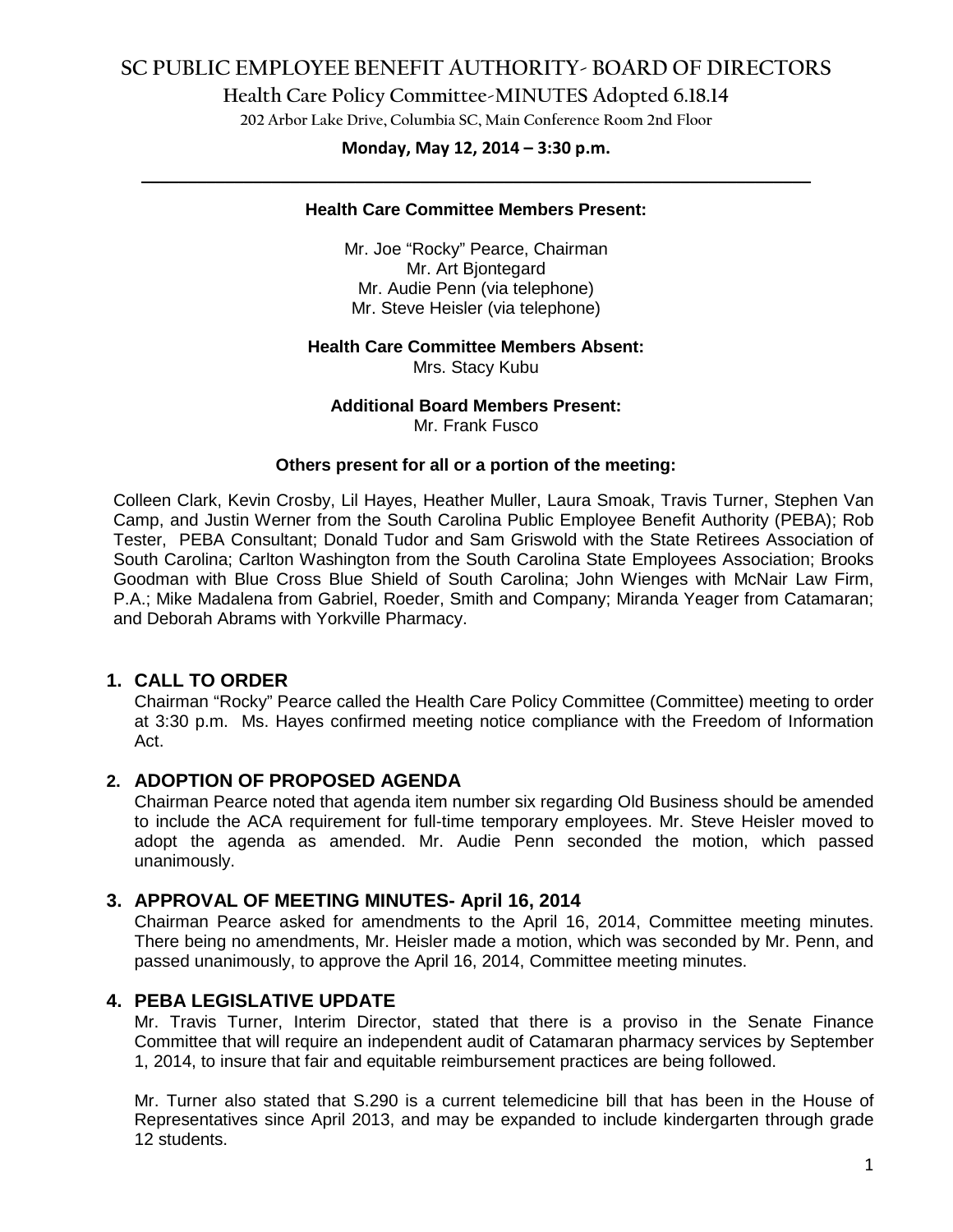# **SC PUBLIC EMPLOYEE BENEFIT AUTHORITY- BOARD OF DIRECTORS**

**Health Care Policy Committee-MINUTES Adopted 6.18.14**

**202 Arbor Lake Drive, Columbia SC, Main Conference Room 2nd Floor**

# **Monday, May 12, 2014 – 3:30 p.m. \_\_\_\_\_\_\_\_\_\_\_\_\_\_\_\_\_\_\_\_\_\_\_\_\_\_\_\_\_\_\_\_\_\_\_\_\_\_\_\_\_\_\_\_\_\_\_\_\_\_\_\_\_\_\_\_\_\_\_\_\_\_\_\_\_\_\_\_\_\_\_\_**

### **5. STATE HEALTH PLAN REVIEW AND STRATEGIC PLANNING**

Ms. Laura Smoak provided an update on Plan spending, and reviewed charts showing the leading diagnosis by the top ten and five claimants, and the top five paid claims.

Mr. Mike Madalena, with Gabriel, Roeder, Smith and Company, reported that enrollment in the State Health Plan has grown approximately 5.27 percent in membership over the same period last year, primarily due to Blue Choice participants moving to the Plan.

Mr. Madalena stated that the current trend for January through April of 2014 produced a negative 2.0 percent in cost on the medical side, and a 4.27 percent increase on the pharmacy side over the same time period for 2013.

Mr. Brooks Goodman, with Blue Cross Blue Shield of South Carolina, provided current interventions and initiatives to contain the Plan's costs, including: pre-certification; management of in-patient care; behavioral health review; heath and disease management; network management; claims management; and health information technology.

The Committee discussed focusing on quality health care by providing additional wellness and preventive resources to entice participants to live healthier.

Mr. Steven Van Camp, Legal Counsel, provided new initiatives and current pilot proposals to manage the Plan including creating a sub-committee to plan, design, and implement initiatives for the next several years to increase initiative effectiveness. Mr. Van Camp suggested diabetes related nutrition education in hospitals, and promoting and utilizing mental health coverage to prevent chronic illness burnout. Mr. Van Camp also proposed first directing wellness initiatives to members who already have a medical condition to prevent additional medical concerns, as opposed to directing wellness initiatives to all participating members.

The Committee discussed health information technology, and the importance of getting useful, timely, information to members before they make medical decisions that cost the Plan additional resources.

### **6. OLD BUSINESS**

Mr. Van Camp provided a summary regarding the ACA requirement for full-time temporary employee coverage effective January 1, 2015. Mr. Van Camp reminded the Committee that failure of employers to offer minimum coverage to at least 70 percent of employees could result in penalties up to \$2000 per year for each full-time employee if at least one employee receives subsided coverage from a health exchange.

Upon recommendation from Mr. Van Camp, Mr. Heisler moved to amend the State Health Plan in 2015 to allow nonpermanent full-time employees to participant in the State Health Plan with the provision that an employer can elect to obtain their own coverage for those nonpermanent fulltime employees. There was no second to the motion, and Mr. Heisler withdrew his motion.

Mr. Penn suggested revisiting the language of the previous motion. The motion was tabled until the next PEBA meeting on Friday, May 16, 2014.